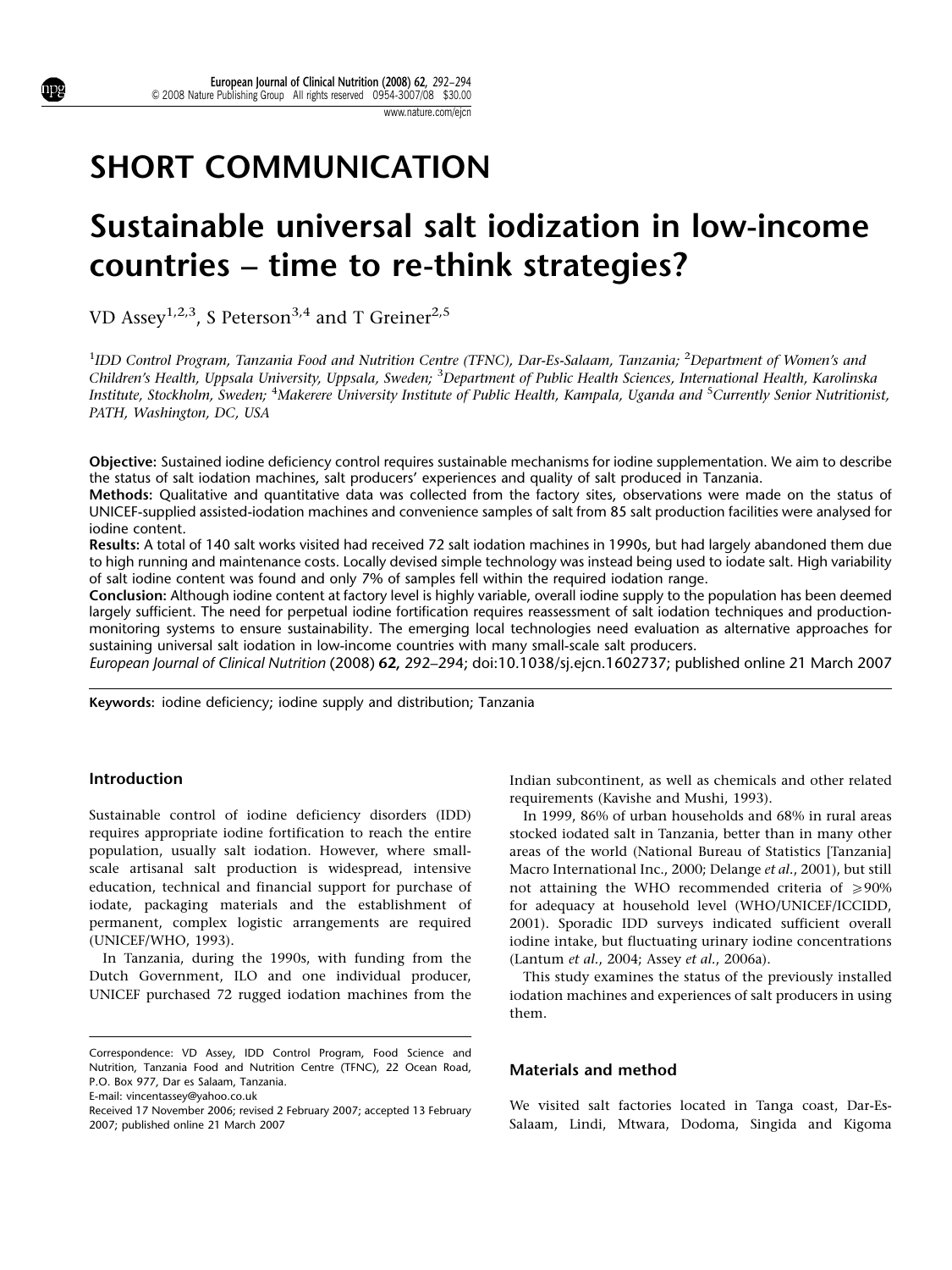regions of Tanzania between 1998 and 2002. These represent nearly all the larger/medium producers and a substantial proportion of the small ones in Tanzania. A simple structured questionnaire was administered to the factory owner/manager. Observations were made of any facilities used for iodation. Convenience salt samples were collected from 85 salt production facilities where salt was in stock and measured for iodine content using the titration method with a precision of 10% and recovery of 95%, thus falling within the recommended levels (WHO/UNICEF/ICCIDD, 2001).

## Results

A total of 140 salt works with an annual salt production capacity ranging from one to 20 000 metric tons were visited. Out of 72 machines supplied in the 1990s (Table 1), an average of 5 years after installation, 43 (59.7%) were no longer in operation because they needed major repair, 15 (20.8%) were in good working condition but not used and 14 (19.5%) were reported to be in operation, but used usually only when large order for salt were received.

Reasons given for not using iodation machines included high running costs (fuel/power), ageing (including corrosion), no spare parts available locally and low production/ mixing capacities of some machines, causing delays in production and increasing labour costs. The extra cost of transporting salt from the harvesting pans to the stationary medium and large machines was highlighted. Indeed, any increase in production costs risked abandonment. Some producers stated that they had deployed their own resources to iodate their salt, but found that it was impossible to increase prices enough to compensate for this. Meanwhile, conflicts among groups/members of salt associations or cooperatives sharing machines contributed to their being left idle, without proper maintenance or management.

Although the iodation machines were no longer in use, locally devised alternative technologies for iodating salt based on simple equipment requiring a low labour input such as knapsack sprayers, garden spray bottles and local 'sprinklers' (tree leaves, sisal threads) had replaced them. Iodated solution was spread on salt in heaps, on mats or on top of 50 kg burlap bags. Bags were placed in an upright position to allow gravitational movement of iodate solution to cover the salt in the rest of the bag. These technologies were observed in most of the salt producing sites.

Tanzania requires 75–100 p.p.m. iodine at production sites, higher than WHO criteria of 20–40 p.p.m., due to expected losses from poor packaging (United Republic of Tanzania, 1994; WHO/UNICEF/ICCIDD, 1996). Table 2 shows that only 7% of the salt samples taken from these iodation facilities were within the required range, 24% were above the required range and 69% were below it. The median moisture content was 1.8% (range 0.2–6.3%) and the median

| Type of<br>machines | No. of<br>machines | Iodation capacity<br>(Tons/h) | In good condition but<br>not in use |      | Needing major<br>repair | Occasionally<br>in operation |     |      |
|---------------------|--------------------|-------------------------------|-------------------------------------|------|-------------------------|------------------------------|-----|------|
|                     |                    |                               | No.                                 | %    | No.                     | %                            | No. | %    |
| Large               | 8                  | $\geqslant$ 16.0              |                                     | 12.5 | 6                       | 75.0                         |     | 12.5 |
| Medium              |                    | $3.0 - 5.0$                   |                                     | 14.3 | 4                       | 57.1                         |     | 28.6 |
| Concrete<br>mixers  | 25                 | $1.0 - 3.0$                   | 6                                   | 24.0 | 14                      | 56.0                         |     | 20.0 |
| Manual/<br>rotary   | 32                 | $0.5 - 2.0$                   |                                     | 21.9 | 19                      | 59.4                         | 6   | 18.7 |
| Total               | 72                 | $0.5 - 16.0$                  | 15                                  | 20.8 | 43                      | 59.7                         | 14  | 19.5 |

Table 1 Iodation machines installed from 1991 to 1998, their capacities and operating status on follow-up

Large = iodation capacity of  $\geqslant 16$  metric tons/h, medium = 3–5 metric tons/h and small (concrete mixers and manual/rotary drum) machine = <3 metric tons/h.

Table 2 Distribution of salt by iodine content, moisture and % water insoluble matter compared to recommended standards ( $n = 85$ )

|                                    | lodine content               |                                    | Moisture content        |                                    |                                                       | Water insoluble matter    |                                         |
|------------------------------------|------------------------------|------------------------------------|-------------------------|------------------------------------|-------------------------------------------------------|---------------------------|-----------------------------------------|
| Range of iodine<br>levels (p.p.m.) | Salt samples<br>analysed (n) | % of samples<br>with <i>iodine</i> | Standard<br>authority** | Required moisture<br>levels $(% )$ | % of samples with $>$ than<br>required moisture level | Required<br>levels $(% )$ | % of samples $>$ than<br>required level |
| >100.0                             | 20                           | 23.5                               | Codex                   | $\leqslant$ 3.0                    | 24.7                                                  | $\le 0.5$                 | 34.1                                    |
| 75.0-100.0*                        | 6                            | 7.1                                | Tanzania                | $\leqslant 6.0$                    | 2.3                                                   | $\leq 1.0$                | 2.4                                     |
| < 74.9                             | 59                           | 69.4                               |                         |                                    |                                                       |                           |                                         |

\* Recommended iodine levels at factory level in Tanzania.

\*\* Codex and Tanzania's standards applied to both moisture and water insoluble matter.